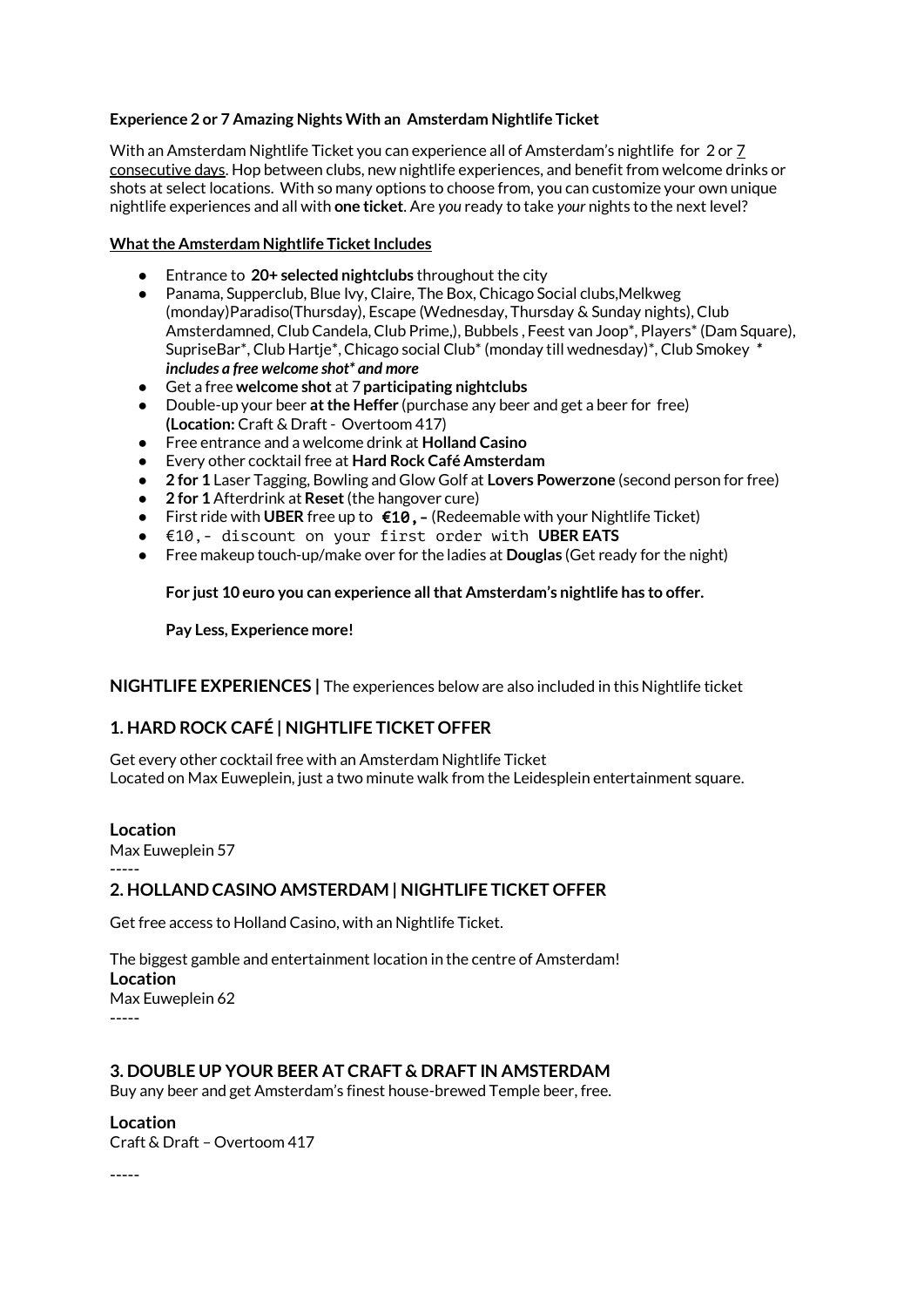## **4.LOVERS POWERZONE | NIGHTLIFE TICKET OFFER**

√ Biggest laser tag arena of Amsterdam √ Indoor Glow in the Dark MiniGolf √ Bowling - 1 hour = 2 hours **Ticket offer**: Every other person for free. \*Exclusive with an Amsterdam Nightlife Ticket. **Location** W De Ruyterkade 153

## **NIGHTLIFE TICKET EXTRAS**

#### **FREE MAKEUP TOUCH-UP**

Ladies get a free touch-up at Douglas, with your Amsterdam Nightlife Ticket Come to Douglas for a free evening makeup touch-up! **Locations** [Pieter Cornelisz Hooftstraat 107](https://www.google.nl/maps/place/Pieter+Cornelisz+Hooftstraat+107,+1071+Amsterdam/@52.3596543,4.8767941,17z/data=!3m1!4b1!4m2!3m1!1s0x47c609e59c80b5c9:0x50c95c03ce9483d1) [Kalverstraat 71](https://www.google.nl/maps/place/Kalverstraat+71,+1012+NZ+Amsterdam/@52.3705644,4.8895622,17z/data=!3m1!4b1!4m2!3m1!1s0x47c609c11e681011:0x104037bc0e50dea4) [Singel 457](https://www.google.nl/maps/place/Singel+457,+1012+WP+Amsterdam/@52.3673561,4.8889777,17z/data=!3m1!4b1!4m2!3m1!1s0x47c609c1d3f52995:0x15f0552b7908e0d4)

-----

## FIRST RIDE FOR FREE UP TO €15,- WITH UBER

Get a reliable ride in minutes with the Uber app.

*Sign up with the code on your Nightlife Ticket* **[DOWNLOAD T](https://get.uber.com/go/)HE UBER APP**

-----

# FIRST ORDER FOR FREE UP TO  $610,$ - WITH UBER EATS

Get the food from the best restaurants in Amsterdam at Uber speed.

#### *Sign up with the code on your Nightlife Ticket* **[DOWNLOAD T](https://get.uber.com/go/)HE UBER APP**

-----

# **RESET AFTERDRINK - 2 FOR 1 WITH AN NIGHTLIFE TICKET**

Be prepared, get the cure for a hangover after your big nights out in Amsterdam.

## **NIGHTCLUBS LOCATIONS**

- Paradiso **Location** Weteringschans 6-8
- **Melkweg Location** Lijnbaansgracht 234A, 1017 PH Amsterdam
- Escape **Location** [Rembrandtplein 11](https://www.google.nl/maps/place/Rembrandtplein+22,+1017+CV+Amsterdam/@52.705282,5.6631863,9z/data=!3m1!4b1!4m2!3m1!1s0x47c6099569640179:0x5a02c88f5b1bc0eb)
- Club Smokey **Location** [Rembrandtplein 18-](https://www.google.nl/maps/place/Rembrandtplein+22,+1017+CV+Amsterdam/@52.705282,5.6631863,9z/data=!3m1!4b1!4m2!3m1!1s0x47c6099569640179:0x5a02c88f5b1bc0eb) 20